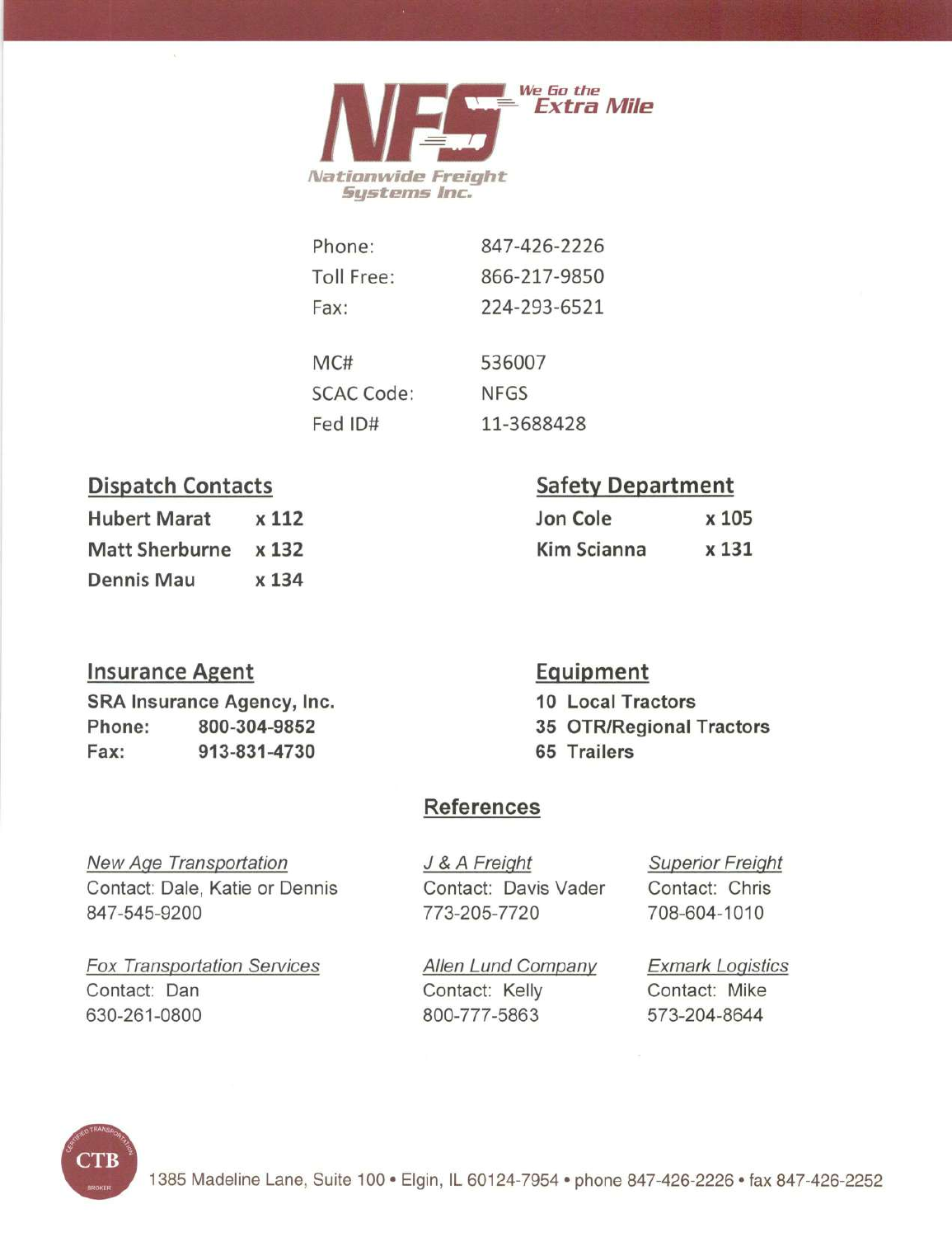

WEBSITE: [http://www.nationwidefreightsystems.com](http://www.nationwidefreightsystems.com/)

Incorporated in 2004- State of Illinois

Federal ID#: 11-3688428 MC#: 536007 D & B # 14-321-8712

TRADE REFERENCES

Ambest Customer No. 1899 Tel. No.: 800-910-7220 Fax .: 615- 371-5186

Fleet One Customer No. 163556 Tel. No.: 800-359-7587 Fax.: 800-347-8329

Chicago Trailer Pool Customer No. 2009002 Tel. No.: 847-214-8844 Fax. : 630-350-2620

Any questions should be directed to: Jackie Philp, Finance Manager [finance@nationwidefreightsystems.com](mailto:finance@nationwidefreightsystems.com) Tel. No.: 224-523-8551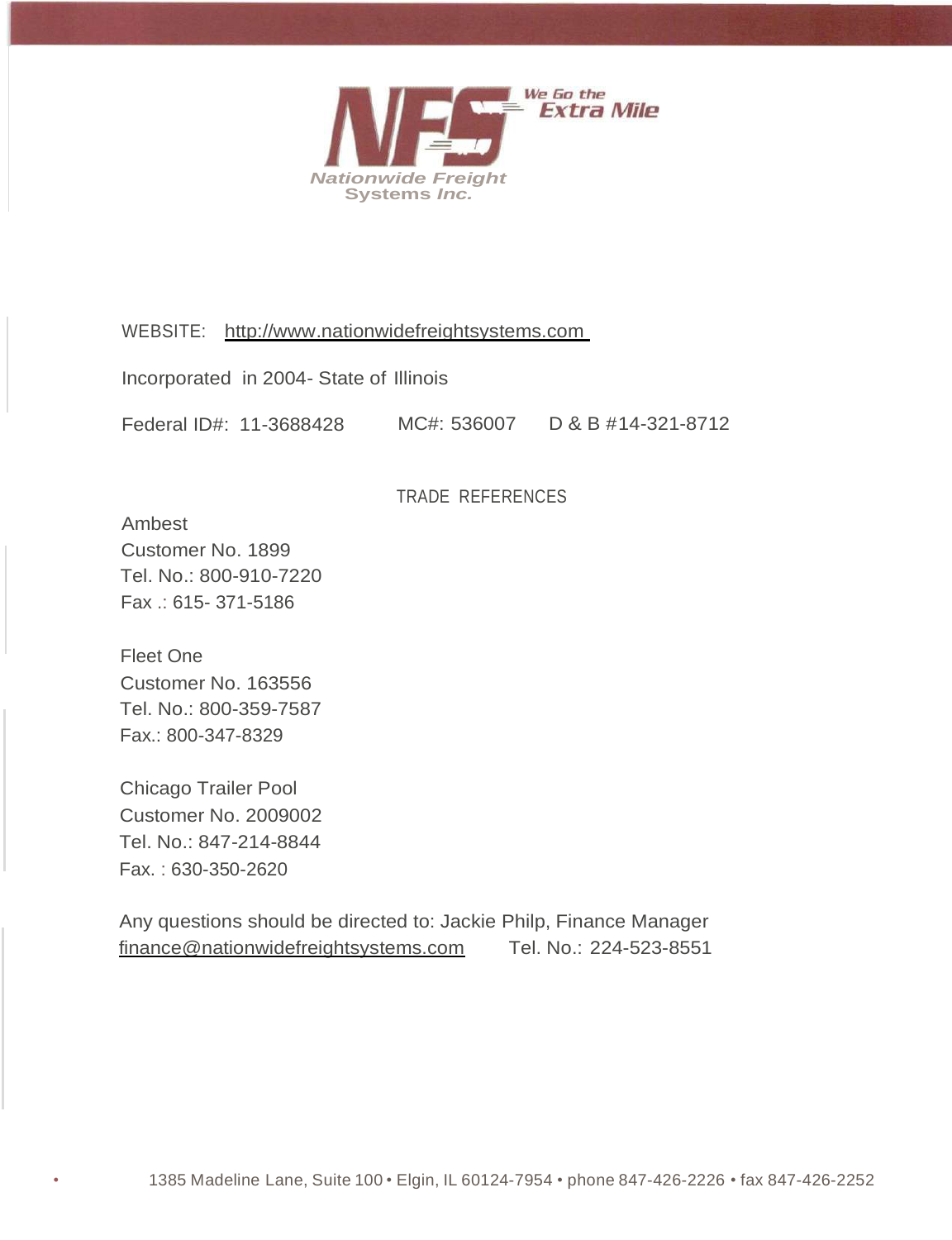

**09-01-2016**

**Dear Valued Vendor**

### **RE: Remitting ACH / EDI payments**

We value our business relationship and as a valued trading partner/client, we wanted to make you aware that we are able to accept ACH/EDI payments. Please contact your financial institution if you have questions regarding your ACH/EDI payment init iation capabilities.

I f you are able to send payments via ACH/EDI, please use the following account number and routing number may be used to pay us via ACH / EDI:

| Account Number:        | 69314454  |
|------------------------|-----------|
| <b>Routing Number:</b> | 021052053 |

**Please Note: The 021052053 is a valid ACH routing number for a service PNC Bank uses called UPIC. This routing information is NOT valid for wire transfer payments.**

Here are several reasons to consider electronic payment via ACH:

- Paying via the ACH is more reliable and safer than putting your check in the mail.
- With ACH, the payment date is predictable as you determine the date that your payment is received by our company.
- Payment via ACH ls environmentally friendly.

Sincerely, --, Jackie Philp

Nationwide Freight Systems Inc. 1385 Madeline Lane, Suite 100 Elgin, IL 60124 224-523-8551<br>[finance@nationwidefreightsystems.com](mailto:finance@nationwidefreightsystems.com)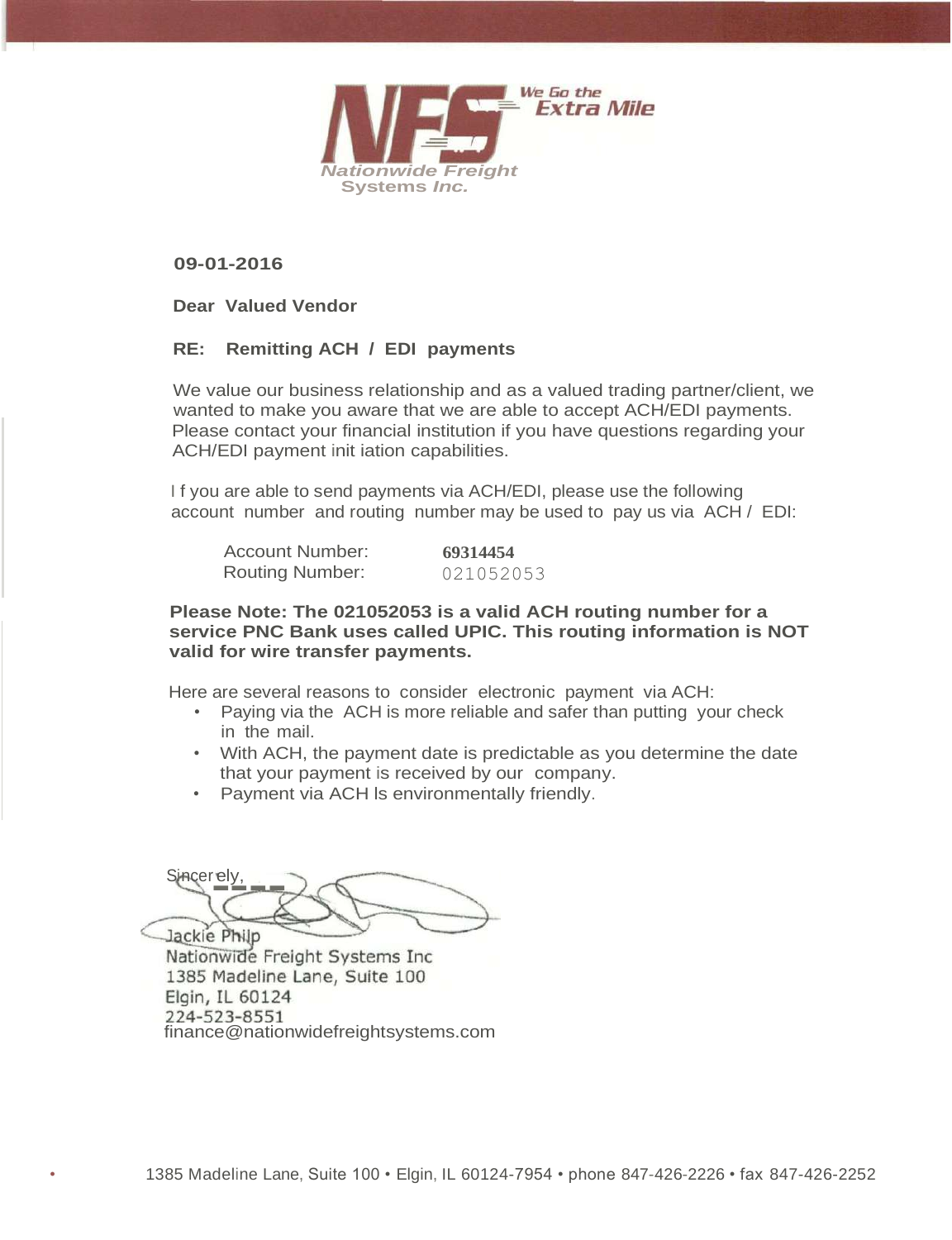April 14, 2016



BOB KUEHN NATIONWIDE FREIGHT SYSTEMS INC 1385 MADELINE LANE SUITE 100 ELGIN, IL 60124

### CERTIFICATE OF STANDARD CARRIER ALPHA CODE (SCAC) RENEWAL

The Standard Carrier Alpha Code of **NFGS** has been renewed for:

NATIONWIDE FREIGHT SYSTEMS INC 1385 MADELINE LANE SUITE 100 ELGIN, IL 60124 MC-536007 US DOT- 1421882

This Alpha Code will apply only to the company name shown above through June 30, 2017. **Approximately two months prior to expiration of this SCAC, NMFTA will provide a renewal notice which must be promptly returned together with payment to ensure its continued validity.** Should the company name or address change, please notify the National Motor Freight Association, Inc. at the address below.

Alpha Codes ending with the letter "U" have been reserved for the identification of freight containers. If your Alpha Code ends with the letter "U", it should be used only for this purpose. A non-U ending Alpha Code should be obtained to satisfy other requirements such as company identification for Customs, Electronic Data Interchange, freight payments, etc.

If you participate in the Bureau of Customs and Border Protection (BCBP) automated programs (ACE, AMS,CAFES, FAST, PAPS), your SCAC and related company information has been sent to BCBP electronically and is updated on a nightly basis. If you have encountered a problem using your SCAC with BCBP, or a copy this letter has been requested by BCBP, only then should you forward the requested information (email preferred as a PDF or TIF attachment) to the following address:

> CBP SCAC Processing Bureau of Customs and Border Protection 7681 Boston Blvd., Beauregard 1st Fl Wing A Springfield, VA 22153 [AMS.SCAC@DHS.GOV](mailto:AMS.SCAC@DHS.GOV)

NOTICE: Renewal of the above listed SCAC is unrelated to participation in the National Motor Freight Classification (NMFC). Further, it does not confer membership in the National Motor Freight Traffic Association, Inc. nor allow use of the NMFC inconnection with freight rates. For participation and membership information, please call (703) 838-1810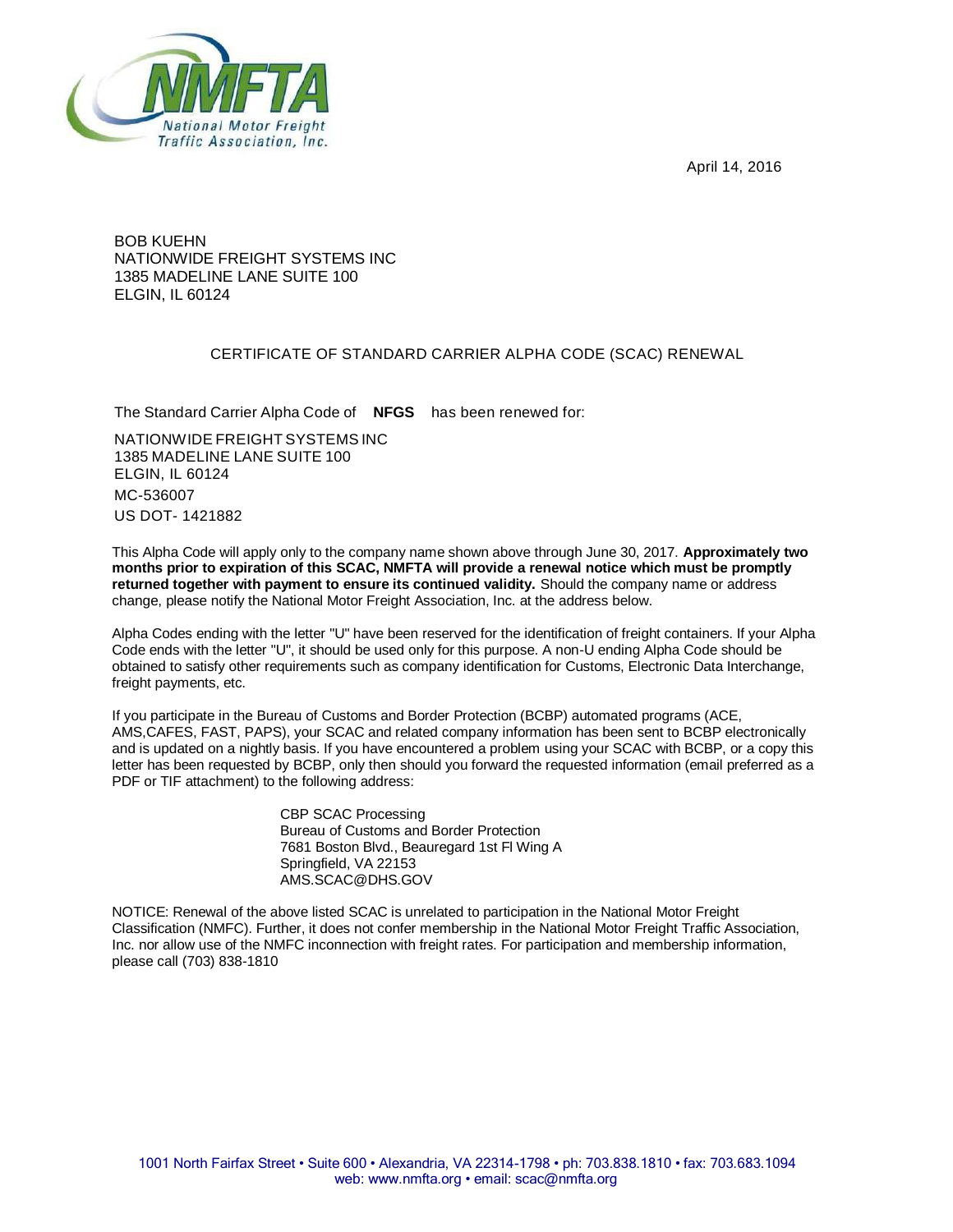## Registration Document

<del>╱╲╦╱╲╦╱╲╦╱╲╦╱╲╦╱╲╦╱╲╦╱╲╦╱╲╦╱╲╦╱╲╤╱╲╤╱╲╤╱╲╤╱╲╤╱╲╤╱╲</del>╤╱╲╤╱╲





# The U.S. Environmental Protection Agency recognizes **Nationwide Freight Systems, Inc.**

# *As a Registered* **SmartWay® Transport Partner**

**Partnership Date: 09/12/2016 SmartWay ID: 05612034** Expires: 05/04/2022

Chey & Byrum

Cheryl Bynum Center Director, SmartWay Transport Partnership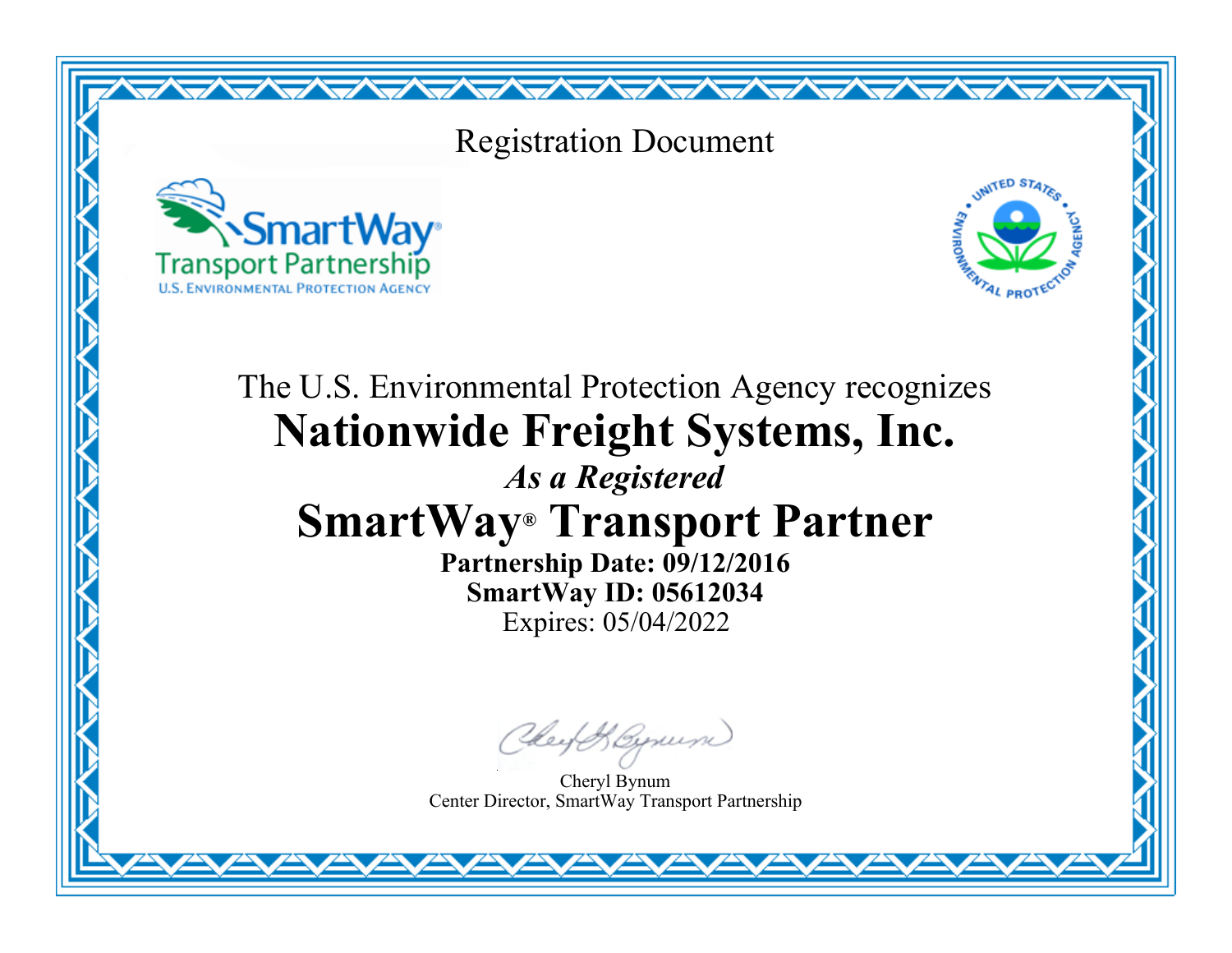

Certificate of Membership

This certificate of membership recognizes

## Nationwide Freight Systems, Inc.

~AS A DISTINGUISHED MEMBER IN GOOD STANDING SINCE 2002 Issued for the 2018 membership year for

> LEADERSHIP in third party logistics industry. COMMITMENT to customer service, and DEDICATION to ethics and excellence through adherence to the TIA Code of Ethics



 $K_{0}$  at  $N_{2}$ **ROBERT VOLTMANN** 

JASON BEASDALL CHAIRMAN, TIA BOARD OF DIRECTORS